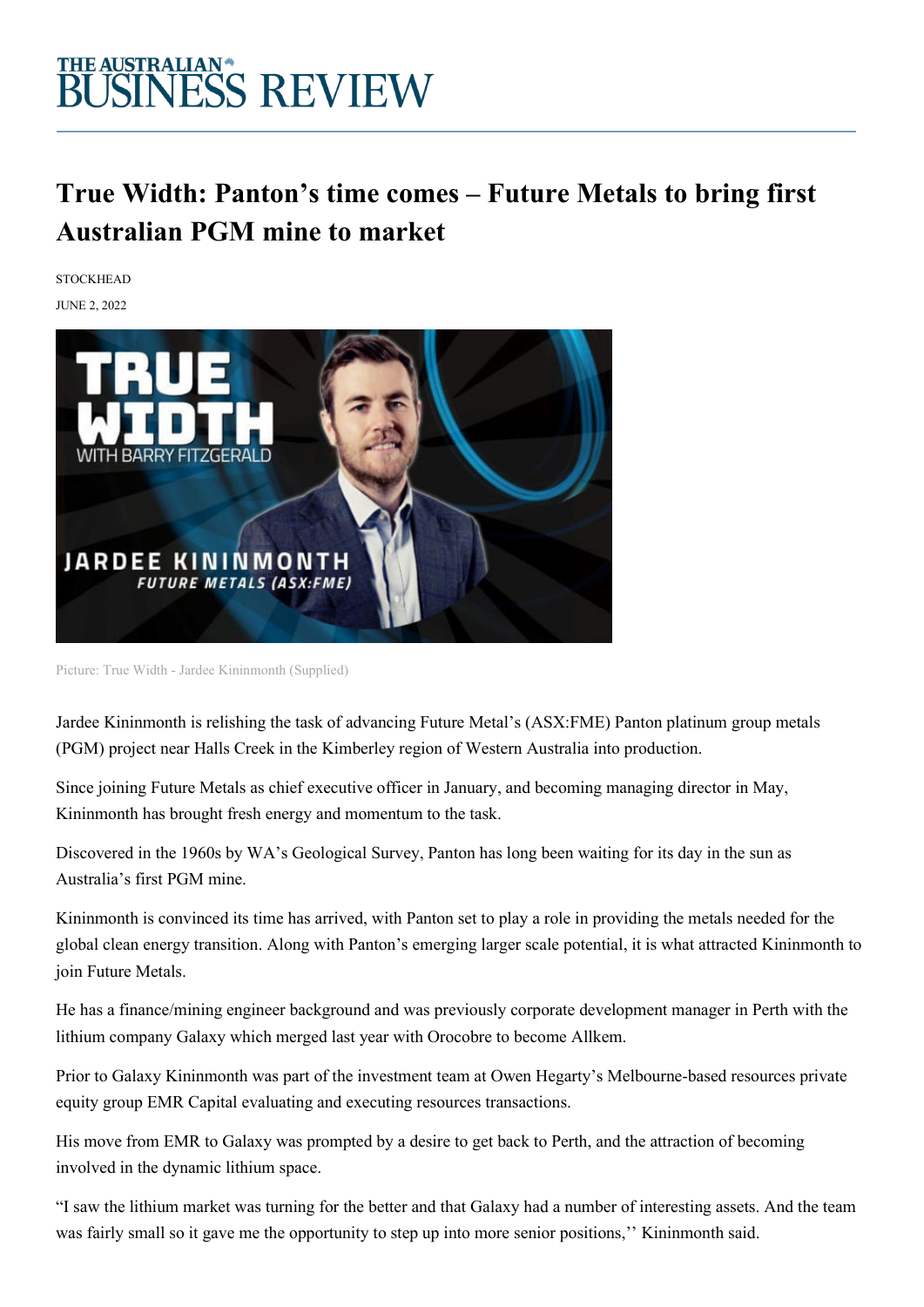# THE AUSTRALIAN\*<br>BUSINESS REVIEW

"On my first week in the job we kicked off the merger discussions with Orocobre. And that was essentially my life for the next 12 months. I was at centre of the due diligence, negotiating the merger implementation deed and the subsequent integration process.

"But the merger meant that the Perth office became a satellite office overnight, with the management team largely based out of Buenos Aires, and the east coast.

"I didn't think that arrangement was suited to my ambitions. So I moved on and essentially became a free agent, doing some consulting work."

Not long after, Future Metals chairman Justin Tremain began to sound him out about joining the team.

"I met with him a few times, did due diligence on the project, and started to get really excited about it,'' Kininmonth said.

"I was drawn by the chance to be the head of a company within an exciting space with a progressed project in  $WA - a$ jurisdiction with advantages over the two jurisdictions that currently dominate global PGM supplies – South Africa and Russia.''

#### **Timing is everything**

While the Panton project has been around for decades, Kininmonth says there are three key factors that have turned in its favour to make it a prime development candidate, and a first for Australia.

Firstly, there has been a fundamental change in the pricing environment for platinum and palladium prices relative to where prices were when the project was owned by others, with the Volkswagen "dieselgate'' emissions scandal in 2015 putting a rocket under palladium pricing in particular.

The second factor that has swung Panton's way has been a metallurgical breakthrough. Early owners could not get the concentrate grade up to a high enough level to support exports. But the previous owner to Future Metals, Panoramic, made finding a solution its prime focus.

Panoramic's solution (it sold Panton to focus on its nickel operations in the Kimberley region) improved recoveries to export grade concentrate levels. But the solution was based solely on Panton's chromite reefs.

The chromite reefs represent the high-grade portion of the ore body and account for the current resource estimate of 14.32Mt grading 4.89g/t PGM, 0.31g/t gold and 0.27% nickel.

"But another reason why it is Panton's time is that we are looking at bulking out that resource,'' Kininmonth said.

"It's the third leg of our plans because when you look at the 1-1.5gt PGM mineralised (dunite ore) envelope around the chromite reefs, you can start to put some real scale around the deposit.''

"So while we have a metallurgical solution for the chromite reefs, we now need to come up with a solution for the surrounding dunite. That's the current focus of our met testwork program,'' Kininmonth said.